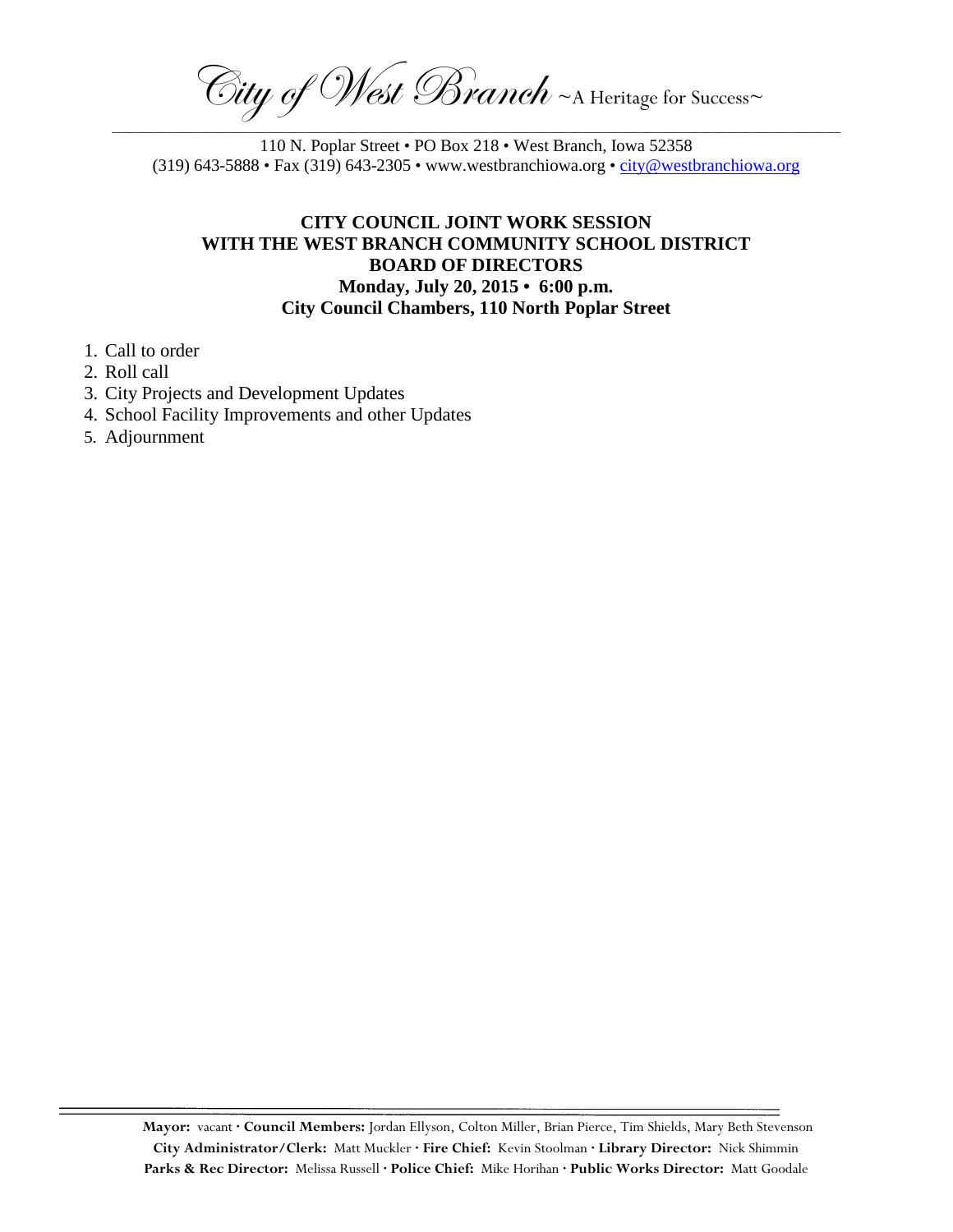$C$ ity of West Branch ~A Heritage for Success~ \_\_\_\_\_\_\_\_\_\_\_\_\_\_\_\_\_\_\_\_\_\_\_\_\_\_\_\_\_\_\_\_\_\_\_\_\_\_\_\_\_\_\_\_\_\_\_\_\_\_\_\_\_\_\_\_\_\_\_\_\_\_\_\_\_\_\_\_\_\_\_\_\_\_\_\_\_\_\_\_\_\_\_\_\_\_\_\_\_\_\_\_\_\_\_\_\_\_\_\_\_\_\_\_\_\_\_\_\_\_\_\_\_\_\_\_\_

110 N. Poplar Street • PO Box 218 • West Branch, Iowa 52358 (319) 643-5888 • Fax (319) 643-2305 • www.westbranchiowa.org • [city@westbranchiowa.org](mailto:city@westbranchiowa.org)

## **CITY COUNCIL MEETING AGENDA Monday, July 20, 2015 • 7:00 p.m. City Council Chambers, 110 North Poplar Street** *Action may be taken on any agenda item.*

- 1. Call to order
- 2. Pledge of Allegiance
- 3. Roll call
- 4. Welcome
- 5. Approve Agenda/Consent Agenda/Move to action.
	- a. Approve minutes from the June 29, 2015 City Council Meeting.
	- b. Approve claims.
	- c. Resolution 1333, approving print advertising up to \$2,200.00 in the West Branch Times and other regional newspapers in advance of the 2015 Hoover's Hometown Days Celebration.
	- d. Resolution 1364, approving the purchase of trash receptacles in the amount of \$540.00 for the Hoover's Hometown Days Celebration on August 8, 2015.
	- e. Resolution 1365, approving the purchase of two Big Wheels with Amazon.com in the amount of \$115.98 for the Hoover's Hometown Days Celebration on August 8, 2015.
	- f. Resolution 1366, approving the purchase of promotional materials up to \$913.55 for the Hoover's Hometown Days Celebration on August 8, 2015.
	- g. Resolution 1367, approving the rental of a sound system in the amount of \$350.00 for the Hoover's Hometown Days Celebration on August 8, 2015.
	- h. Resolution 1368, approving an agreement for additional radio advertising with KKRQ-FM in the amount of \$391.00 for the 2015 Hoover's Hometown Days Celebration.
	- i. Resolution 1369, approving the rental of an additional tent with Big Ten Rental in the amount of \$679.90 for the Hoover's Hometown Days Celebration on August 8, 2015.
	- j. Approve Class B Beer Permit (includes wine coolers) with Outdoor Service for West Branch Firefighters Inc. on August 7, 2015 and August 8, 2015.
	- k. Approve street closures for the 2015 Hoovers Hometown Days Celebration.
		- i. 2nd Street from Main Street to the Water Street Parking Lot from 5:00 p.m. on Friday August 7, 2015 to 1:00 a.m. on Sunday August 9, 2015.
		- ii. Main Street from Parkside Drive to  $2<sup>nd</sup>$  Street from 12:00 a.m. on Saturday August 8, 2015 to 12:00 a.m. on Sunday August 9, 2015.
		- iii. Main Street from Parkside Drive to Poplar Street and N. Downey Street from Main Street to Green Street from 5:00 a.m. to 6:00 p.m. on Saturday August 8, 2015.
- 6. Communications/Open Forum
- 7. Public Hearing/Non-Consent Agenda
	- a. Second Reading of Ordinance 731, amending the Code of Ordinances of the City of West Branch by transferring the responsibilities of the Zoning Board of Adjustment into a New Chapter of Said Code of Ordinances./Move to action.
	- b. Third Reading of Ordinance 732, amending the *Standards for Signage Design and Display* found in the Appendix to the Code of Ordinances of the City of West Branch, Iowa./Move to action.

**Mayor:** vacant **· Council Members:** Jordan Ellyson, Colton Miller, Brian Pierce, Tim Shields, Mary Beth Stevenson **City Administrator/Clerk:** Matt Muckler **· Fire Chief:** Kevin Stoolman **· Library Director:** Nick Shimmin **Parks & Rec Director:** Melissa Russell **· Police Chief:** Mike Horihan **· Public Works Director:** Matt Goodale